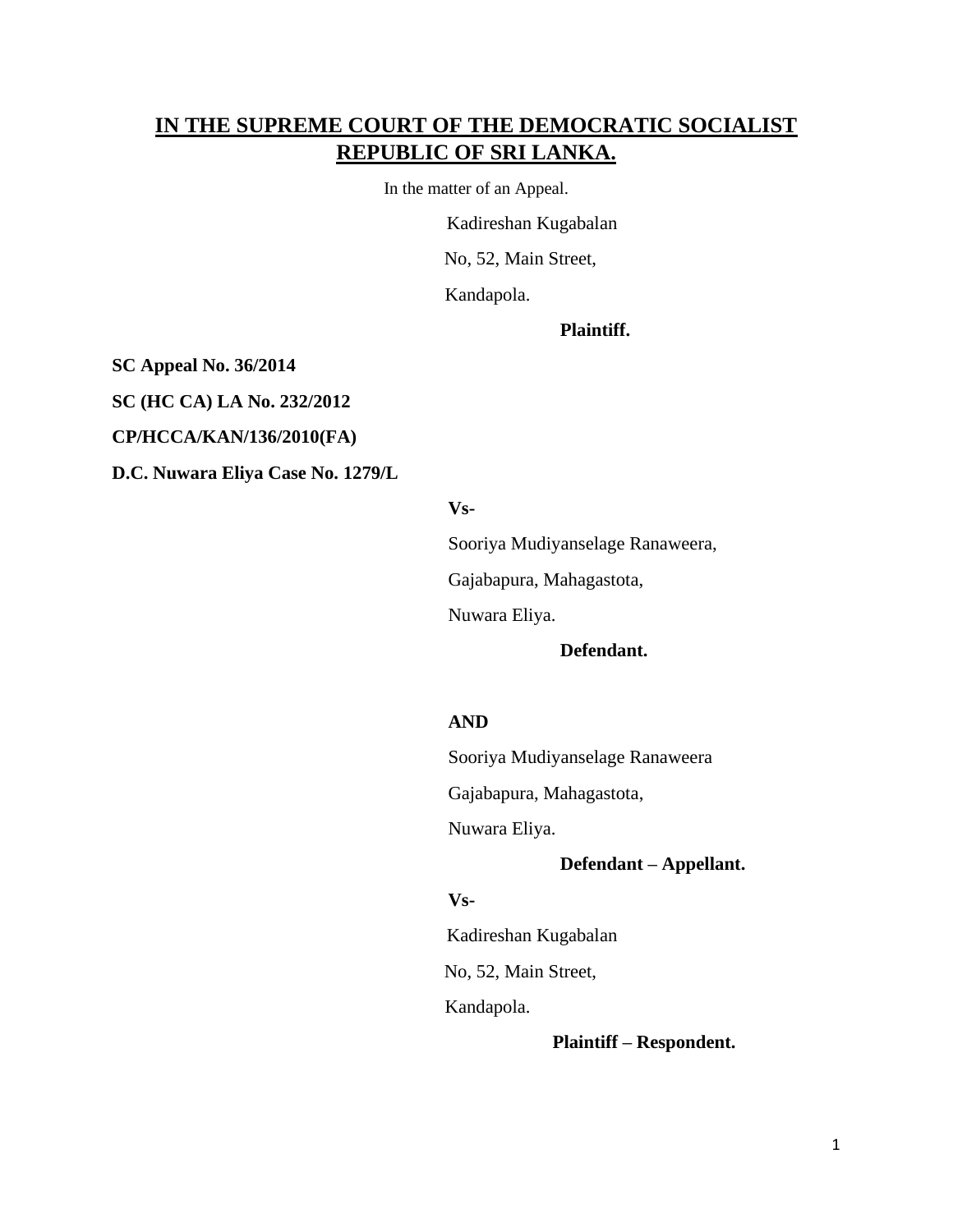#### AND NOW BETWEEN

Kadireshan Kugabalan No, 52, Main Street, Kandapola.

> **Plaintiff – Respondent – Petitioner.**

**Vs-**

Sooriya Mudiyanselage Ranaweera Gajabapura, Mahagastota, Nuwara Eliya.

### **Defendant – Appellant – Respondent.**

Sooriya Mudiyanselage Kanthi Ranaweera

No. 32, Gajabapura, Mahagastota,

Nuwara Eliya.

### **Substituted Defendant – Appellant – Respondent.**

S. Thurairaja PC J E.A.G.R. Amarasekara J Counsel: Dr. J.A.De Gunarathne with Parakrama Agalawatta and Mohan Walpita for the Plaintiff – Respondent – Petitioner. Harsha Soza President's Counsel with Nishaka Jayasena for the Defendant – Appellant – Respondent.

Before: Sisira J de Abrew J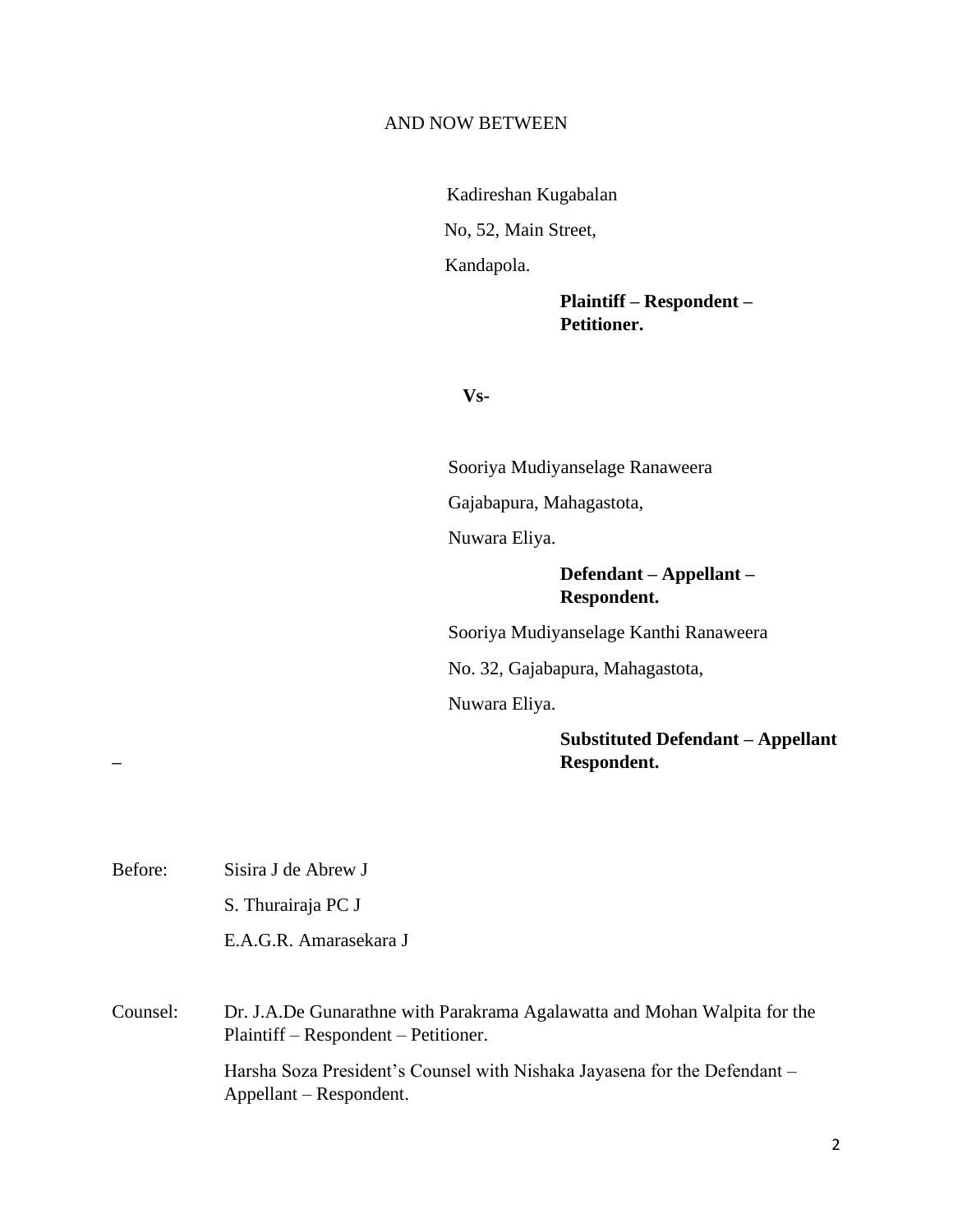Argued On : 21.09.2020

Decided on : 12.02.2021

### E.A.G.R. Amarasekara J

I had the privilege of reading the judgment written by his lordship justice Sisira de Abrew in its draft form. Though I inclined to agree with the final conclusion of the said judgment to dismiss the appeal, since I hold a different view with regard to the *cursus curiae* of original civil courts, namely the reiteration of objections to marked documents at the end of one's case as well as with regard to the ratio in **Sri Lanka Ports Authority V Jugolinija Boal East (1981) 1 Sri L R 18**, with all due respect to his lordship's reasoning, I think it is my duty to give my reasons separately to explain why I agree in dismissing this appeal.

First, I would like to refer to the Latin maxim "*cursus curiae est lex curiae*" which means "the practice of court is the law of the court". This Court in **Samarakoon Mudiyanselage Samarakoon and another V Mohammadu Sally Fajurdeen SC Appeal No. 06/2012** quoted as follows;

*"Every Court is the guardian of its own records and master of its own practice" and where a practice has existed it is convenient, except in cases of extreme urgency and necessity, to adhere to it, because it is the practice, even though no reason can be assigned for it; for an inveterate practice in law generally stands upon principles that are founded in justice and convenience*." – (Taken from **Broom's Legal Maxims- 10th Edition page 82**.)

"*A court exercising judicial functions has an inherent power to regulate its own procedure, save in so far as its procedure has been laid down by the enacted law, and it cannot adopt a practice or procedure contrary to or inconsistent with rules laid down by statute or adopted by ancient usage*. - (Taken from **Halsbury's Laws of England 4th Edition Vol.10, Para 703.**)

Thus, if the practice is not inconsistent with a rule laid down by a Statute or to the long-standing practice or usage, it has the force of law. Hence, in my view when this court proclaim an established practice invalid in toto or partially limiting its application to certain areas or scopes, this court has to be very careful, since it may cause serious repercussions to people who acted relying on such practice as law up to that moment; Not only in the case such proclamation is made, but, even in others which have been already decided and pending in appeal due to the reason that a party can take up the position that such practice has no legal consequences in toto or relating to certain areas or scopes even though a new legal position that is created by case law has no retrospective effect.- ( See **Arulanandam Puvirajakeerthy V Nadaraja Indranee CA 1222/2000(F)**).

In this backdrop, I would prefer to consider whether the practice and ratio enunciated in Jugolinija Boal East case is still valid law even with regard to documents that are required to be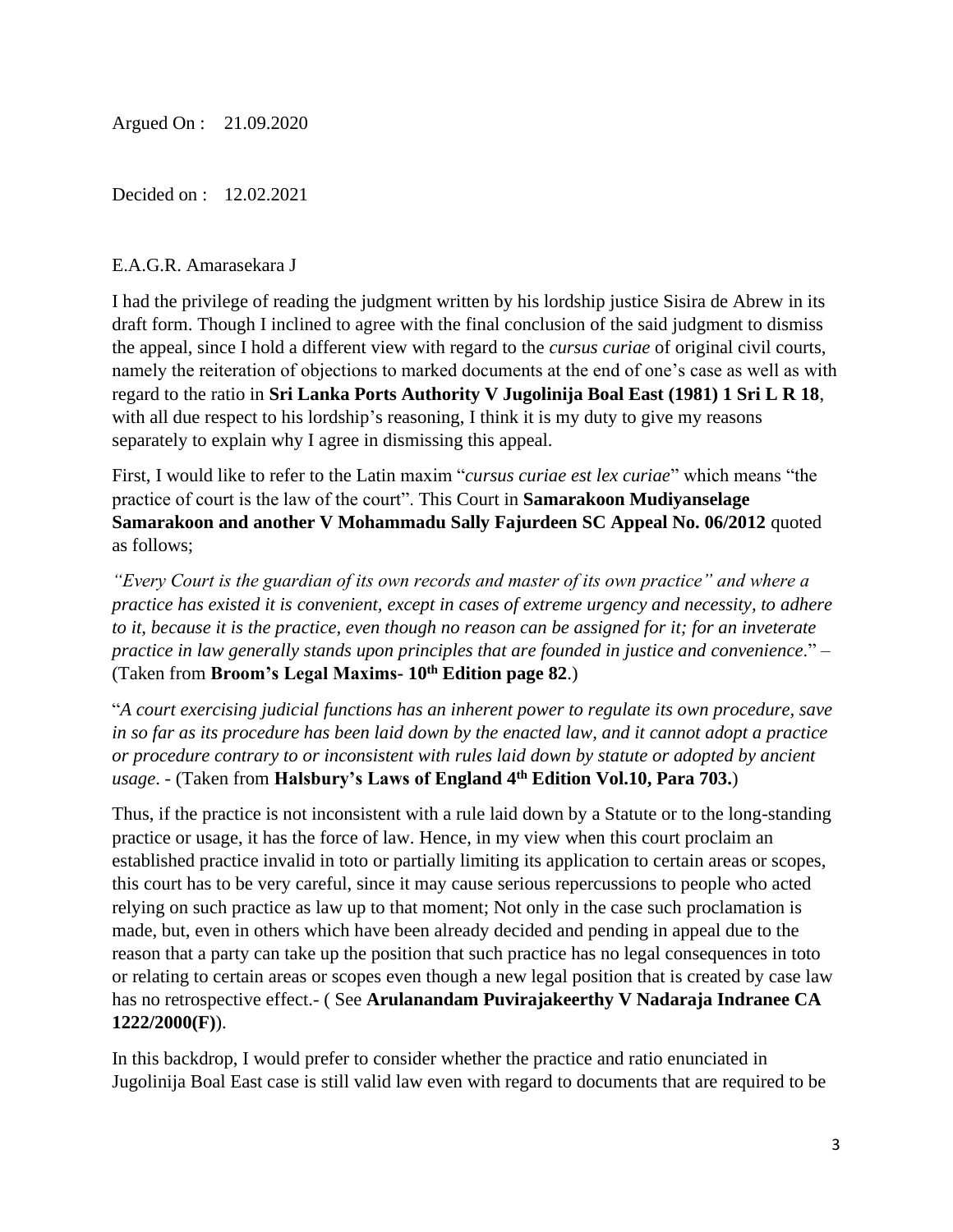attested by law and whether the factual background of the matter at hand has an exceptional situation that does not allow the application of the said practice and ratio to the case at hand.

His lordship in his draft judgment has expressed the view that due to section 68 of the Evidence Ordinance, ratio in Jugolinija Boal East decision does not apply to documents that are required by law to be attested. However, in my view, not only with regard to the documents that are required to be attested by law, even with regard to other documents, there are provisions in law how they should be proved. For example, any document has to be proved by primary evidence or tendering the original except on occasions where leading of secondary evidence is allowed by law. (see section 64 and 65 of the Evidence Ordinance).

I do not argue against the view that when a document is to be proved, whether it is a one that is required by law to be attested or not, it has to be proved according to the relevant statutory provisions of the law such as provisions found in the Evidence Ordinance. However, there are certain situations where even the law accepts that certain documents need not be further proved. Followings are among them;

- A document admitted by parties need not be proved and with regard to a deed that is required by law to be attested, this principle is contained in section 70 of the Evidence Ordinance.
- Similarly, a deed which is 30 years or more old and comes from the proper custody, may not be proved by the party tendering it due to the presumption contained in section 90 of the Evidence Ordinance.
- As per Section 68 of the Partition Law formal proof of the execution of any deed which, on the face of it, purports to have been duly executed, is not necessary, unless the genuineness of that deed is impeached by a party claiming adversely.
- As per section 154 of the Civil Procedure Code, if the opposing party does not object to the document when a document is tendered in evidence, if it is not a document forbidden by law to be received in evidence, the court has to admit it.

In my view, the practice referred to in Jugolinija Boal East case is linked to the impeaching and objecting to a document when it is first going to be marked in evidence as contemplated by section 154 of the Civil Procedure Code. Perhaps, in the same manner it may be linked to section 68 of partition law subject to the paramount duty of the judge to investigate title in partition actions. I opine that the practice referred to in Jugolinija Boal East case is focused on a situation where it can be considered that the objection or the challenge to the document originally raised as waived as explained below in this judgment.

Evidence Ordinance contained general provisions regarding matters relating to evidence in civil and criminal proceedings while the Civil Procedure Code contains general provisions in relation to procedure in civil proceedings. Nonetheless, when consider in comparison, the Civil Procedure Code contains provisions specially related to civil actions. Hence, if there is any conflict with regard to placing of evidence and procedure in civil actions, one has to consider provisions in Civil Procedure Code with priority.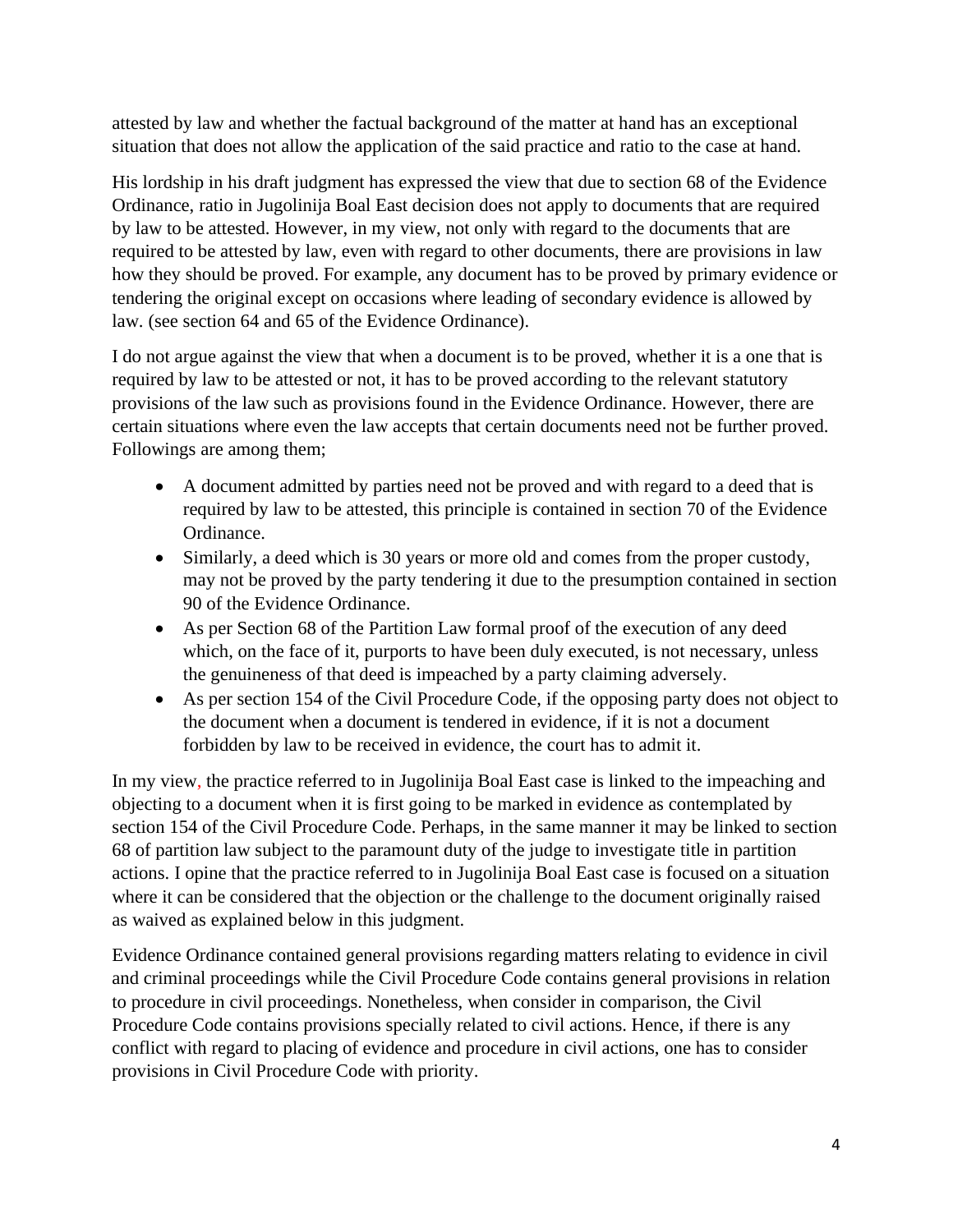As mentioned above, if the document is not one forbidden by law to be received in evidence and it is not objected by the opposing party for being received in evidence, the court has to admit it as evidence. The term 'forbidden by law' has been construed to mean absolute prohibition (for example, tax returns), and not to include a case where evidence was required not to be received or used unless certain requirements were fulfilled. – vide **Seyed Mohamed V Perera 58 N L R 246 at254 and Siyadoris V Danoris 42 N L R 311**.

Hence, if no objection is made to a document being marked when it was first tendered in evidence, it becomes evidence for all the purposes of the case and it cannot be challenged only in appeal. Aforesaid legal position had been confirmed by number of decisions of our superior courts. – vide **Cinemas Limited V Sounderarajan (1998) 2 Sri L.R. 16, Adaicappa Chetty V Thos.Cook and Son 31 N L R 385, Silva V Kindersley 18 N L R 85, Seyed Mohommad V Perera (Supra), Siyadoris V Danoris (Supra), Andrishamy V Balahamy (1 Matara Cases 49), Seelawathie Gunasekara V K.W. Resanona S C Appeal No.22 of 1987.**

Of the aforementioned decisions**, Seyed Mohommad V Perera,** and **Siyadoris V Danoris** were decisions of benches comprising two judges of the apex court while **Seelawathie Gunasekara V K W Resanona** was a decision of a bench comprising of 3 judges of the apex court. These three judgments relate to marking of deeds without objections being raised. Thus, all three judgments support the position that if no objection was taken when a document is tendered in evidence for the first time and marking it, it becomes evidence for all the purposes of the case and even if it is a deed, in such circumstances it is not necessary to prove it in accordance with section 68 of the Evidence Ordinance. They further indicate that such objections cannot be taken for the first time in appeal. In this regard I would like to quote from **Seyed Mohommad V Perera** (Supra).

"*Documents are constantly put in evidence in the course of a trial, sometimes without objections and sometimes by express consent. To rule every such document out on the ground of hearsay would necessitate parties calling in to the witness box persons whose testimony in regard to the authenticity of the document neither side disputes though the contents may be disputed. To accept such a proposition as legally sound and valid basis on which trials in the original courts should be conducted would add in no small measure both to the cost of litigation and to the law's delays, which we constantly hear so much about. We have therefore investigated this matter as fully as we can with such assistance as learned counsel were able to give us and we have come to the conclusion that evidence of documents of title of persons who are strangers to the action and have not been called may become inadmissible only if objections to their production is taken in the original court and that they cannot be objected to for the first time in appeal*."

Following extract taken from **Seelawathie Gunasekara V K W Resanona** (Supra) further fortify the aforesaid position of law.

"*In these circumstances section 68 of the Evidence Ordinance would not require the Notary or an attesting witness to be called; being a document which is not 'forbidden by law to be received in evidence', the failure to object to it being received in evidence would amount to a waiver of the objection"*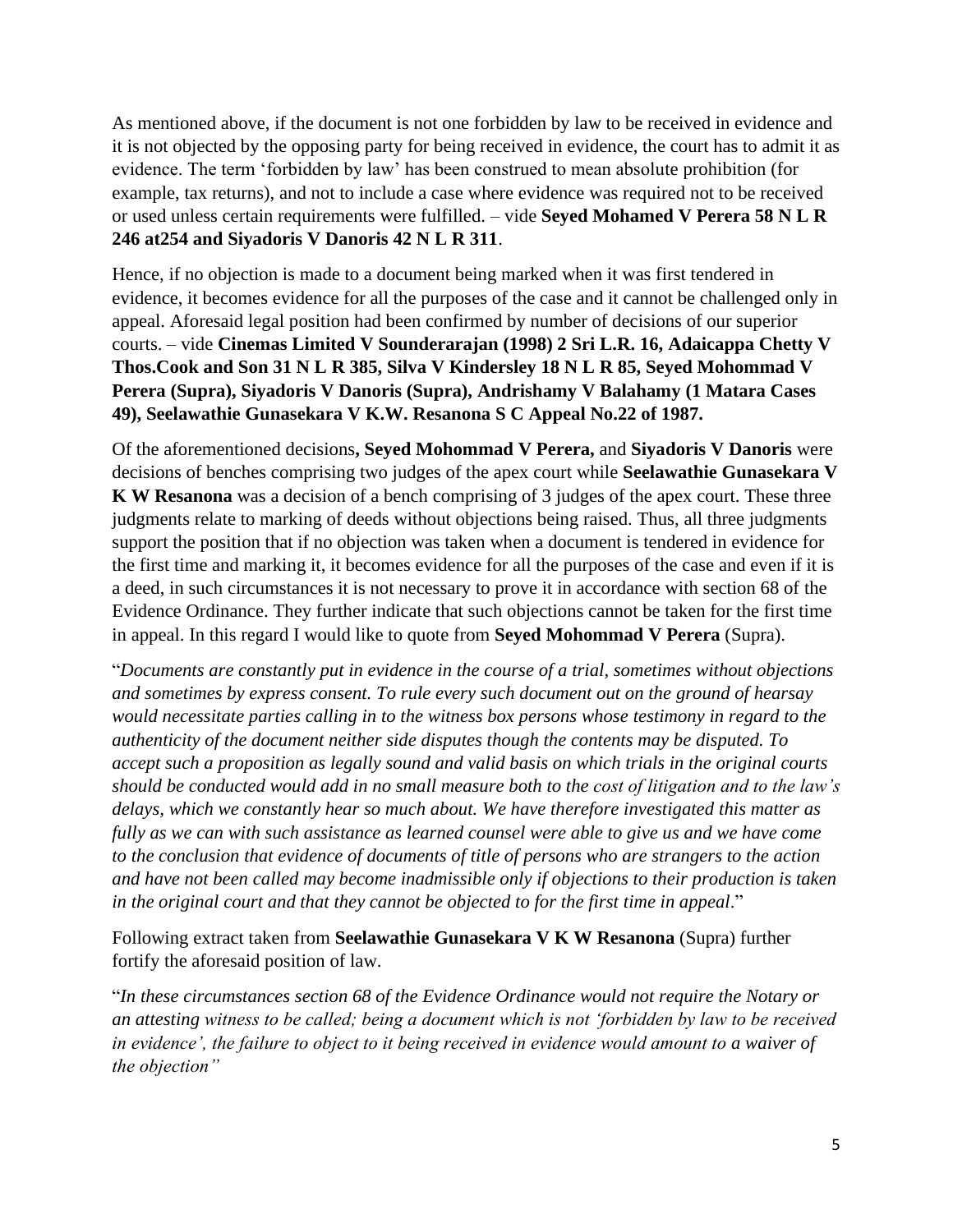"*In the absence of an objection or an issue relating to due execution, and as due execution by the other lessors was not challenged in anyway, the finding of the learned District Judge that the deed, in its entirety, was of no force or avail in law cannot be sustained*."

Now, I would like to consider the decision in **Perera & Others V Elisahamy 65 C L W 59** which was delivered by a bench of two judges. It was an appeal over a judgment in a partition action. It appears that no objection was taken to the deed at the time when its contents were first spoken to by the witness. Irrespective of that and section 69 of the Partition Act, Basnayake C J in agreement with de Silva J held that '*the fact that its genuineness was impeached rendered formal proof necessary regardless of whether objection was taken or not*' and '*a court cannot act on facts which are not proved in the manner prescribed in the Evidence Ordinance*'. On a lighter reading of the above decision, one may get the impression that regardless of whether the document or deed was objected to or not when it was first tendered in evidence, it has to be proved according to the provisions in the Evidence Ordinance; if it is a deed, in terms of section 68 of the Evidence Ordinance; but a deeper understanding of the facts of the aforesaid case and its decision indicate that it is so necessary to prove according to the provisions of Evidence Ordinance, regardless of whether any objection is raised or not at the time of marking the document or deed, only if the genuineness of the document or deed is impeached by the opposite party. I do not see any conflict between this decision in **Perera & Others V Elisahamy** and other judgments referred above which indicate that where there is no objection to the document it can be admitted in evidence without further proof in terms of the provisions of the Evidence Ordinance. This decision in **Perera V Elisahamy** only add the condition that if the document is impeached irrespective of whether there is an objection or not it has to be proved in terms of the Evidence Ordinance. **Perera V Elisahamy** contemplates a situation where the document is impeached or challenged even prior to its marking. Even in **Seelawathie Gunasekara V K.W Resanona** (Supra) their lordships while arriving at the decision had observed that there was no issue challenging the deed.

It is necessary to see how a document including a deed can be impeached or challenged in a civil suit. Firstly, it can be impeached through pleadings. Secondly, it can be impeached by raising relevant issues. In a normal civil action, if it is not raised through an issue, the challenge to the document in the pleading may be considered as waived since with the framing of issues pleadings recede to the background. Thirdly, the document or the deed can be challenged by objecting to it under section 154 of the Civil Procedure Code and, if it is a partition action under section 68 of the Partition Law. However, what takes place in a partition action is subject to the incumbent duty of the judge to investigate title.

Hence, what was elaborated above through the decisions of our superior courts shows that in a normal civil action like the one at hand, if the document or the deed is not impeached through an issue or issues, and no objection is taken when it was first tendered in evidence, it becomes evidence for all purposes of the case. On the other hand, if the document or deed is impeached through an issue or issues, irrespective of whether any objection was taken at the first opportunity when it was tendered in evidence or not, the document has to be proved in terms of the Evidence Ordinance.; If it is a deed, in terms of section 68.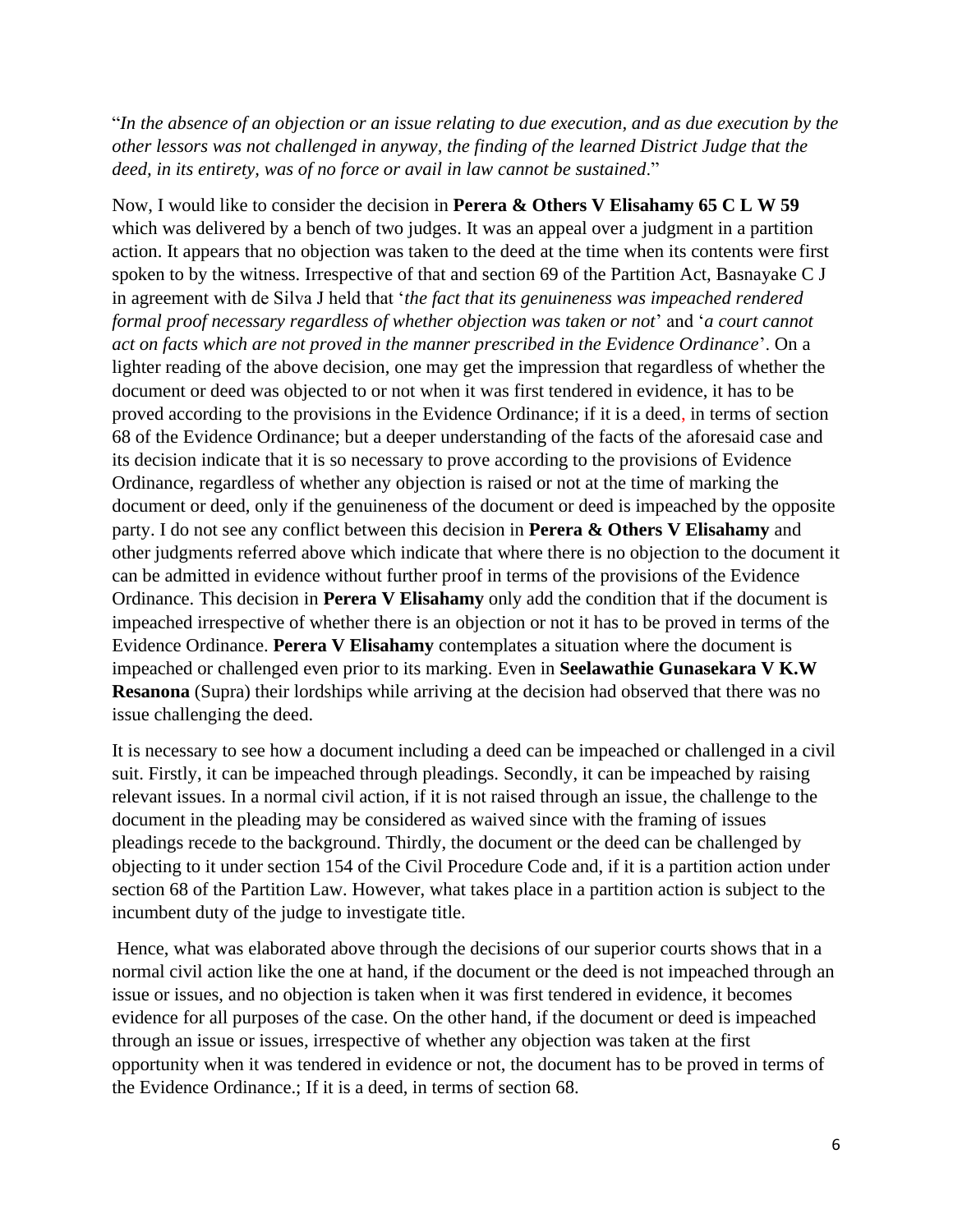Now I would like to elaborate on the practice of reading the documents marked in evidence at the closure of one's case and reiteration of objections to the marked documents and the ratio in Jugolinija Boal East case.

As I stated above, in my view, this is a practice linked to section 154 of the Civil Procedure Code and it also can be linked to the similar provision found in section 68 of the Partition Act. In a Criminal Case, namely **Robins V Grogan 43 N L R 269**, it was held that a document cannot be used in evidence, unless its genuineness has been either admitted or established by proof, which should be given before the document is accepted by court. However, as shown above section 154 of the Civil Procedure Code allows documents, which are not forbidden by law, to be admitted in evidence when there is no objection at the time of tendering it in evidence. As explained above, if the document is challenged or impeached through an issue it still has to be proved according to the Evidence Ordinance.

When a document is objected to it being admitted when it was first tendered in evidence, two questions arise for the court to consider; Firstly, whether the document is authentic, in other words whether it is what the party tendering it represents it to be; Secondly, if it passes the test of authenticity, whether it is legally admissible. Admissibility may be decided on arguments with reference to relevant legal provisions but authenticity has to be decided through the evidence adduced in that regard - vide section 154 of the Civil Procedure Code. If one has to prove the authenticity at the very moment whenever an objection is taken, the court may have to adjourn the recording of the evidence of ongoing witness and allow witnesses to be called to prove the authenticity of the document. If they are not available, the court may have to adjourn the proceedings for the day to give an opportunity to summon witnesses necessary to prove the document. Thus, it makes it expedient to mark a document 'subject to proof' when there is an objection to it and proceed with the ongoing witness. On the other hand, it is always not possible for the opposing counsel to state exactly whether he/she objects or not, since in a civil trial, it is not mandatory for the clients to be present in courts. The counsel may need instructions from his client to object to the document tendered in evidence. One may say, since documents are listed, he can get instructions prior to the trial date, but no one can assume that a fake document with the same description as in the list may not be introduced through a witness. Furthermore, there are occasions where documents are marked with the permission of court as well as by showing to the witness during cross-examination. Hence, in a civil trial, it is necessary for the counsel to get instructions from his client to raise a steady objection to a document. This creates a situation in a civil trial to object to documents tentatively till the counsel gets instructions from his client. Hence, it is conceivable that in a civil trial, certain documents are marked 'subject to proof' tentatively. This make a party to refer or mention those documents when that party intends to close his case to see whether the objections made are carried forward by the opposing party or not. Otherwise, I am not aware of any provision that requires parties to mention the documents marked again at the closure of their case. If the objection is reiterated it is considered as a steady objection and if not, it is considered as a withdrawal or wavier of a tentative objection. If the objection is reiterated, in my view, the party who marked the documents have two options, that is either to show through submissions that further proof is not necessary or it is already proved, or ask permission of court to summon witnesses to prove the documents which are steadily objected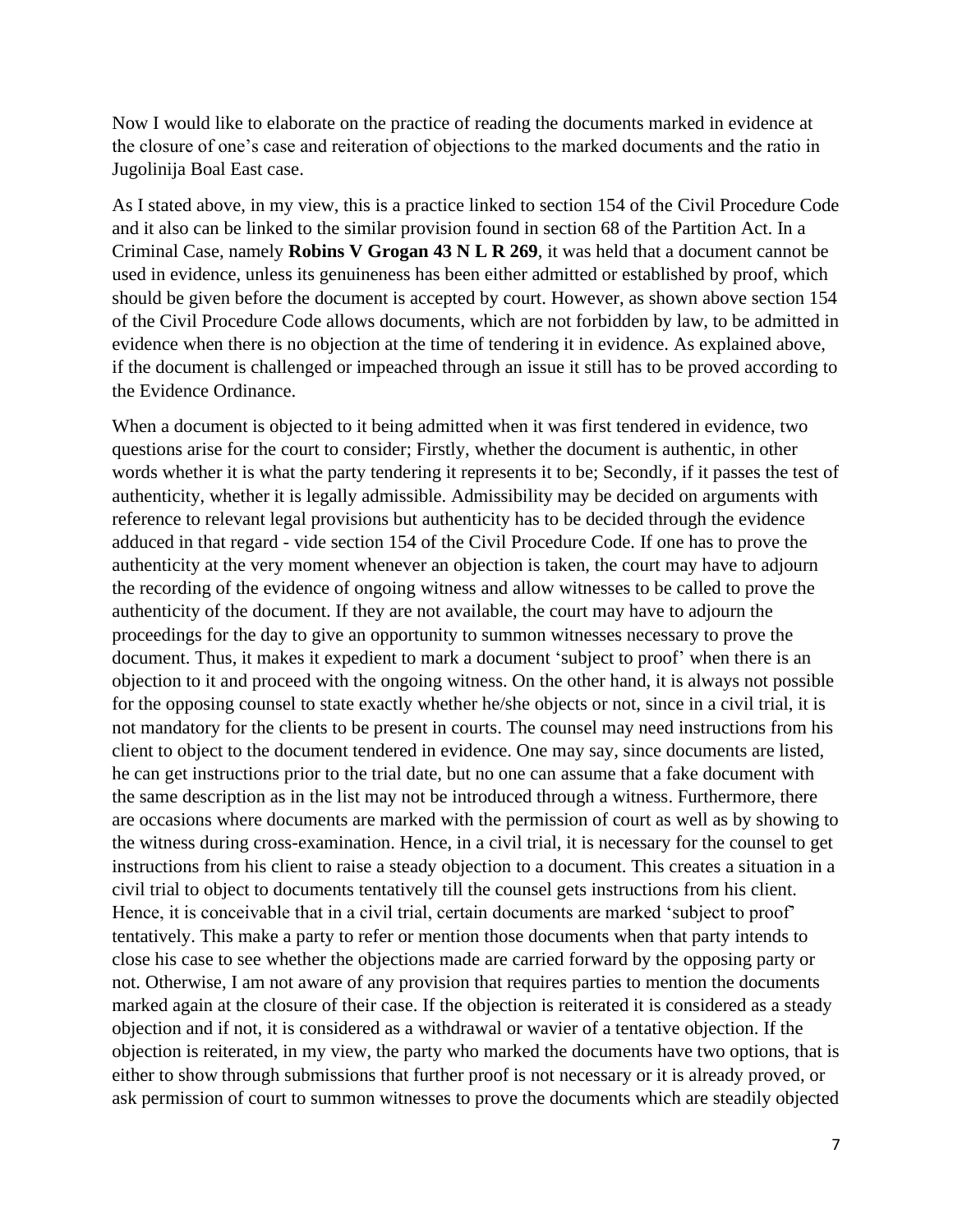since it is the moment objection is confirmed leaving aside its tentative nature. On the other hand, if the objection is not reiterated, it is considered that it was a tentative objection that was withdrawn. In such circumstance as there is no objections in terms of section 154 of the Civil Procedure Code, the law relating to the application of section 154 as discussed above would apply.

Afore described practice has been so ingrained in our system and, sometimes after mentioning the documents marked, the counsel only looks at the counsel of the opposite party to see his response. Even the court may not record his response unless there is a reiteration of the objection. Thus, this appears to be a practice developed through the practical application of section 154 of the Civil Procedure Code which is legally acceptable. On the other hand, this practice reduces the delay and cost of litigation which is for the convenience of all the stake holders in a given case. The said practice had been adhered by our civil courts and approved by superior courts including this court, not only in Jugolinija Boal East case but also in following cases.

#### Supreme Court Cases:

**Rolax Enterprises(pvt) Ltd. V People's Bank SC CHC Appeal 12/2011, Balapitiya Gunananda Thero V Talalle Methananda Thero (1997) 2 Sri L R 101, Stassen Exports Ltd. V Brooke Bond Group Ltd. (2010) 2 Sri L R 36, Samarakoon V Gunasekara and another (2011) 1 Sri L R 149.**

Court of Appeal Cases:

## **Hemapala V Abeyratne (1978-1979) 2 Sri L R 222, Jayalath V Karunathilaka (2013) 1 Sri L R 337, Wijewardena V Ellawala (1991) 2 Sri L R 14, Gunawardane V Indian Overseas Bank (2001) 2 Sri L R 113, Vellage Sumanasiri De Silva V Gamage Indranee Paranagama CA 1264/1998F**

Hence, it is clear that our superior courts approved the said practice and ratio in Jugolinija Boal East case through many decisions till, to my knowledge, two recent decisions expressed a different view, namely the decisions in **Mohamed Naleem Mohamed Ismail V Samsulebbe Hamithu SC Appeal 04/2006** and **Dadallage Anil Shantha Samarasinghe v Dadallage Mervin Silva & another SC Appeal 45/2010**. As per the decision of aforesaid two cases, with regard to a deed which is required by law to be attested, even there was no objection reiterated at the closure of the case of the party who marked that deed, it has to be proved in terms of section 68 of the Evidence Ordinance. It is not clear whether the deeds which were in question in the respective cases were impeached or challenged through issues raised at the trial. However, it is clear that these two judgments refused to follow the ratio in Jugolinija Boal East case. Nevertheless, in the aforesaid two cases application of section 154 of the Civil Procedure Code had not been considered in coming to the said decisions of rejecting the application of ratio in Jugolinija Boal East Case. Both the said cases have referred to the decision of **Samarakoon V Gunasekara and another (2011) 1 Sri L R 149** (Supra). Anyhow, in my view, the decision in Samarakoon V Gunasekara is not a decision that negates the afore-discussed practice or the ratio in Jugolinija Boal East case. In that case, the requirements in terms of or application of section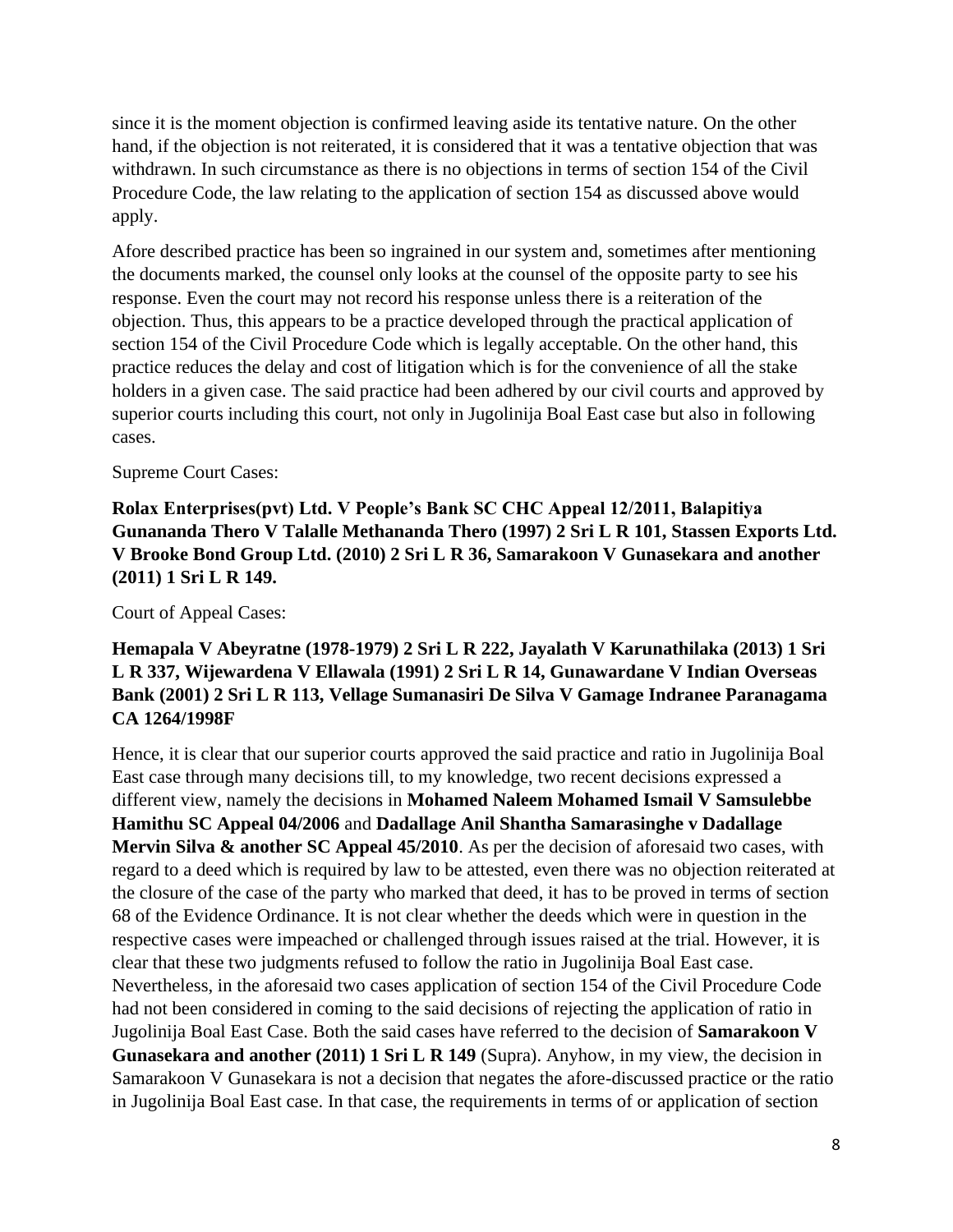68 had been considered after referring to the reiteration of objections to the relevant documents at the closure of the party who tendered the relevant documents. The said decision specifically refers to the aforesaid practice and ratio in Jugolinija Boal East case and had never stated that said ratio does not apply to deeds. There the application of section 68 was necessary since the objection was reiterated at the closure of the case of the opposite party.

In **Mohamed Naleem Mohamed Ismail V Samsulebbe Hamithu SC Appeal 04/2006** (supra) their lordships while deciding not to apply the ratio in Jugolinija Boal East case had expressed that neither in the decision of Jugolinija Boal East nor in the decision of Balapitiya Gunananda Thero V Talalle Methananda Thero(supra) it had referred to a document that was required by law to be attested. Though this court is not bound by the decisions of the Court of Appeal, it appears that decisions in Hemapala V Abeyratne (supra) and Wijewardena V Ellawala (Supra) which applied the ratio in Jugolinija Boal East to documents which are required by law to be attested had not been brought to the notice of their lordships prior to making that decision. Furthermore, as said before, the application of section 154 of the Civil Procedure Code or the decisions made by superior courts in relation to deeds that were not objected at the time of marking, namely, Seyed Mohommad V Perera (supra), Siyadoris V Danoris(supra) and Seelawathie Gunasekara V K W Resanona(supra), apparently, had not been brought to the notice of their lordships, prior to making the decision in the said Mohamed Naleem Mohamed Ismail V Samsulebbe Hamithu. Same lapses I observe in relation to the decision in **Dadallage Anil Shantha Samarasinghe v Dadallage Mervin Silva & another(supra**). In the decision of Dadallage Anil Shantha Samarasinghe v Dadallage Mervin Silva & another, there is a reference to the decision in **Robins V Grogan**(supra) but it is a criminal case which has no application of the aforesaid section 154 or section 68 of the Partition Act. Therefore, I do not incline to follow the decisions in the said Mohamed Naleem Mohamed Ismail V Samsulebbe Hamithu SC Appeal 04/2006 and Dadallage Anil Shantha Samarasinghe v Dadallage Mervin Silva & another as they were decided without the opportunity to consider the practical application of the said section 154 and some relevant case laws. As elaborated above I cannot consider Perera V Elisahamy (Supra) as a decision that nullifies the application of ratio in Jugolinija Boal East decision in relation to deeds in general terms but when the deed is impeached or challenged it requires the deed to be proved in terms of section 68 of the Evidence Ordinance.

As mentioned before, in a civil action such as the one at hand, if the relevant document is not impeached or challenged through issues, the ratio in Jugolinija Boal East is still valid. This is so even with regard to the deeds. However, if the deed is impeached or challenged through an issue raised, it has to be proved as per the provisions of Evidence Ordinance.

Moreover, in the case at hand, the defendant had refused to accept that he executed the deed of transfer as alleged by the plaintiff through his answer and thereafter have raised issues no.7 and 8 in that regard. Therefore, what was to be proved with regard to the alleged execution of the relevant deed was elaborated by the said issues. Till the learned judge answered those issues, the challenge to the alleged execution of the deed through issues stood valid. As such, the deed should have been proved in terms of section 68 of the Evidence Ordinance even though there was no objection at the time of marking it or at the closure of the Plaintiff's case. In my view and